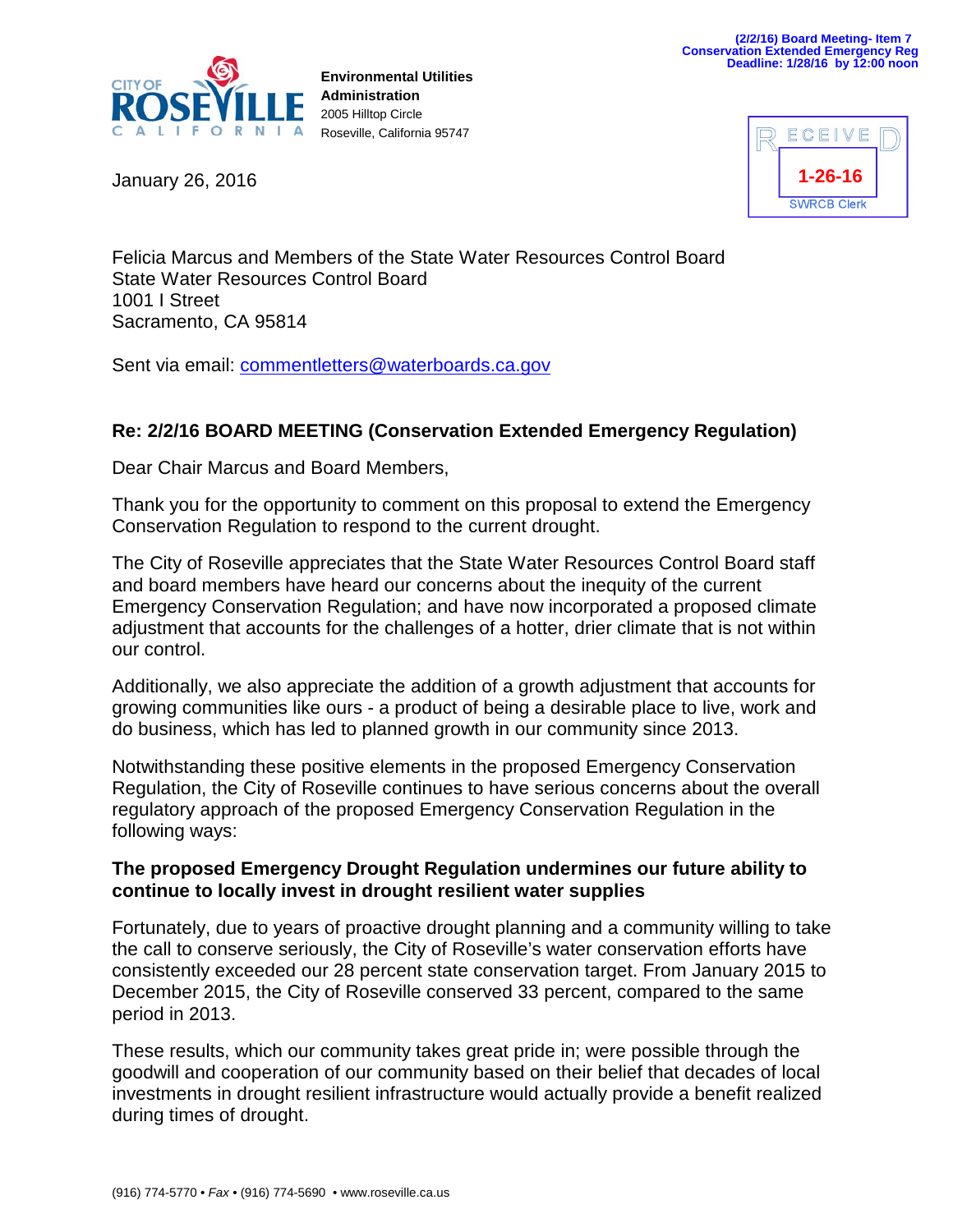We recognize that in Section 865(f)(3) of the proposed Emergency Conservation Regulation there is a process for local agencies to certify by March 15, 2016, and potentially gain a credit to reduce their local agency conservation target, for drought resilient supplies developed after 2013.

First, it is important that all drought resilient supplies, in this proposed certification process, be evaluated on the drought resiliency benefits they have brought to their communities and to the state.

In Roseville's case, we have invested millions of dollars over nearly 20 years in a recycled water system that now produces 1 billion gallons of recycled water annually.

Additionally, Roseville has made investments, before 2013, in developing an Aquifer Storage and Recovery Program that allows the city to bank excess water, in times of plenty, into the groundwater basin, for later use during droughts.

These proactive, local drought resiliency investments were made possible through proactive local planning and from utility revenue that came from members of our community that felt it was a wise investment that would better prepare our community for future droughts.

These local drought resiliency investments must be recognized by the State Water Resources Control Board as a credit, and must be recognized for a longer period than just 2014 and beyond. If these local investments are not recognized in a credit, in this way, it sends a message that local investments in drought resilient supplies really don't matter and that the State can arbitrarily negate any benefit that comes from that local investment.

Question then becomes – will local ratepayers want to invest local resources in drought resilient infrastructure in the future? In the spirit of the Governor's recent update to the California Water Action Plan, which seeks partnership between local agencies and the state in developing drought resilient infrastructure and water supplies, we ask that the State Water Resources Control Board strongly consider this question and the long term implications it could bring to the State's own policy vision.

## **The proposed Emergency Drought Regulation must have specific criteria and milestones to evaluate the nexus between actual hydrological conditions and the regulation**

In addition, we strongly encourage the State Water Resources Control Board to explicitly address in the proposed Emergency Conservation Regulation the need to reconsider the extended emergency regulations in April 2016 based on hydrologic conditions. Sierra snowpack, storage in the State's major reservoirs, projected runoff, cumulative precipitation, available local water supplies, and other factors can be used to assess the extent to which ongoing drought represents an "emergency" statewide and in each region.

Continuing to expect these sacrifices without clear and convincing evidence of an ongoing drought emergency will reduce the public's trust in state and local agencies and hinder both short and long term achievement of water conservation and efficiency goals.

A vague promise to check back in April isn't enough, in our opinion. We ask that the State Water Resources Control Board direct State Water Resources Control Board staff